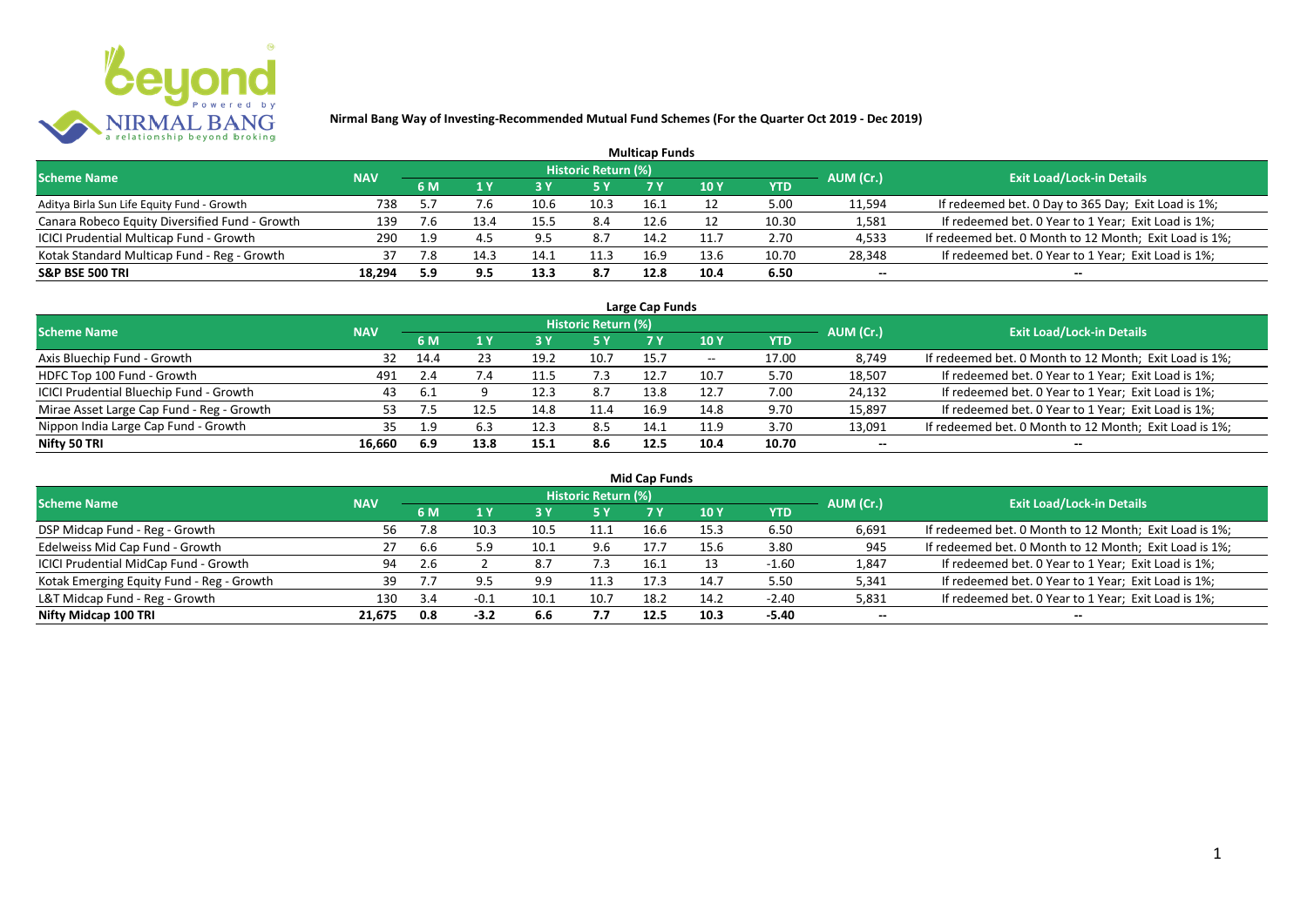

| Large & Midcap                                   |            |      |      |      |                            |      |               |      |           |                                                     |  |  |  |
|--------------------------------------------------|------------|------|------|------|----------------------------|------|---------------|------|-----------|-----------------------------------------------------|--|--|--|
| <b>Scheme Name</b>                               | <b>NAV</b> |      |      |      | <b>Historic Return (%)</b> |      |               |      | AUM (Cr.) | <b>Exit Load/Lock-in Details</b>                    |  |  |  |
|                                                  |            | 6 M  |      |      | 5 Y                        |      | $\sqrt{10}$ Y | YTD  |           |                                                     |  |  |  |
| Canara Robeco Emerging Equities - Growth         | 94         |      |      |      | 12.3                       | 20.2 | 18.9          | 6.00 | 5,235     | If redeemed bet. 0 Year to 1 Year; Exit Load is 1%; |  |  |  |
| Invesco India Growth Opportunities Fund - Growth | 36         | 10.5 | 13.5 | 15.5 |                            | 155  | 12.9          | 9.50 | 1,991     | If redeemed bet. 0 Year to 1 Year; Exit Load is 1%; |  |  |  |
| Principal Emerging Bluechip Fund - Growth        | 106        |      | 6.6  |      | 11.2                       | 18.8 | 15.1          | 4.60 | 2,261     | If redeemed bet. 0 Year to 1 Year; Exit Load is 1%; |  |  |  |
| NIFTY Large Midcap 250 TRI                       | 1.235      |      | b.5  | 12.5 | 9.6                        | 14.2 | 11.4          | 3.40 | $-$       | $- -$                                               |  |  |  |

| <b>Focused Funds</b>             |            |      |      |      |                            |      |       |       |           |                                                        |  |  |
|----------------------------------|------------|------|------|------|----------------------------|------|-------|-------|-----------|--------------------------------------------------------|--|--|
| <b>Scheme Name</b>               | <b>NAV</b> |      |      |      | <b>Historic Return (%)</b> |      |       |       | AUM (Cr.) | <b>Exit Load/Lock-in Details</b>                       |  |  |
|                                  |            | 6 M  | 1 V  |      | 5 Y                        | 7 V  | 10 Y  | YTD   |           |                                                        |  |  |
| Axis Focused 25 Fund - Growth    |            | 16.1 | 20.3 | 19   | 12.9                       | 15.9 | $- -$ | 13.80 | 8.800     | If redeemed bet. 0 Month to 12 Month; Exit Load is 1%; |  |  |
| SBI Focused Equity Fund - Growth | 149        |      | 17.9 | 14.7 |                            | 14.7 | 17.4  | 12.40 | 6,125     | If redeemed bet. 0 Year to 1 Year; Exit Load is 1%;    |  |  |
| <b>S&amp;P BSE 500 TRI</b>       | 18.294     | 5.9  | J.J  | 13.5 | 8.7                        | 12.8 | 10.4  | 6.50  | $- -$     | $- -$                                                  |  |  |

| <b>Small Cap Funds</b>                         |            |        |        |                     |           |                   |            |            |           |                                                     |  |  |  |
|------------------------------------------------|------------|--------|--------|---------------------|-----------|-------------------|------------|------------|-----------|-----------------------------------------------------|--|--|--|
| <b>Scheme Name</b>                             | <b>NAV</b> |        |        | Historic Return (%) |           |                   |            |            | AUM (Cr.) | <b>Exit Load/Lock-in Details</b>                    |  |  |  |
|                                                |            |        |        |                     | <b>5Y</b> | 7 Y               | <b>10Y</b> | <b>YTD</b> |           |                                                     |  |  |  |
| Franklin India Smaller Companies Fund - Growth | 49         | -5.3   | -ხ.ა   | 3.6                 | 7.2       | 17.2              | 15         | $-7.10$    | 7,031     | If redeemed bet. 0 Year to 1 Year; Exit Load is 1%; |  |  |  |
| HDFC Small Cap Fund - Growth                   | 38         | -6.7   | $-8.5$ | 10.3                | 9.3       | 14.4              | 11.9       | $-10.00$   | 9,137     | If redeemed bet. 0 Year to 1 Year; Exit Load is 1%; |  |  |  |
| L&T Emerging Businesses Fund - Reg - Growth    | 23         | $-2.6$ | -1.3   | 9.6                 | 11.1      | $\hspace{0.05cm}$ | $- -$      | $-9.10$    | 6,112     | If redeemed bet. 0 Year to 1 Year; Exit Load is 1%; |  |  |  |
| SBI Small Cap Fund - Growth                    |            | 8.2    | 8.1    | 14.5                | 16.4      | 23.8              | 18.1       | 6.30       | 2,915     | If redeemed bet. 0 Year to 1 Year; Exit Load is 1%; |  |  |  |
| Nifty Smallcap 100 TRI                         | 6.977      | -6.6   | $-8.2$ |                     | 2.6       | 8.2               |            | $-10.90$   | $- -$     | --                                                  |  |  |  |

## **ELSS Schemes (Tax Saving u/s 80-C)**

| <b>Scheme Name</b>                            | <b>NAV</b> |        |      | <b>Historic Return (%)</b> |           |      |            |         | AUM (Cr.) | <b>Exit Load/Lock-in Details</b> |
|-----------------------------------------------|------------|--------|------|----------------------------|-----------|------|------------|---------|-----------|----------------------------------|
|                                               |            | 6 M    |      |                            | <b>5Y</b> | 7 Y  | <b>10Y</b> | YTD     |           |                                  |
| Aditya Birla Sun Life Tax Relief 96 - Growth  | 31         | 4.b    | 6.1  | 12.2                       | 10.5      |      | 11.7       | 1.70    | 9,814     | Nil                              |
| Axis Long Term Equity Fund - Growth           | 49         | 15.6   | 19.9 | 17.2                       | 12        | 19.3 | $- -$      | 14.30   | 21,492    | Nil                              |
| IDFC Tax Advantage (ELSS) Fund - Reg - Growth | 54         | $-0.1$ |      | 11.1                       | 8.8       | 14.3 | 12.4       | $-0.30$ | 2,053     | Nil                              |
| Invesco India Tax Plan - Growth               |            | a.     |      | 13.5                       | 10.1      |      |            | 7.80    | 962       | Nil                              |
| Mirae Asset Tax Saver Fund - Reg - Growth     | 19         | 10.3   | 14.4 | 17.1                       | $  \,$    | $-$  | $- -$      | 11.20   | 2,671     | Nil                              |
| <b>S&amp;P BSE 200 TRI</b>                    | 5.941      | 6.8    | 11.1 |                            |           | 13.1 | 10.5       | 7.90    | $- -$     | $- -$                            |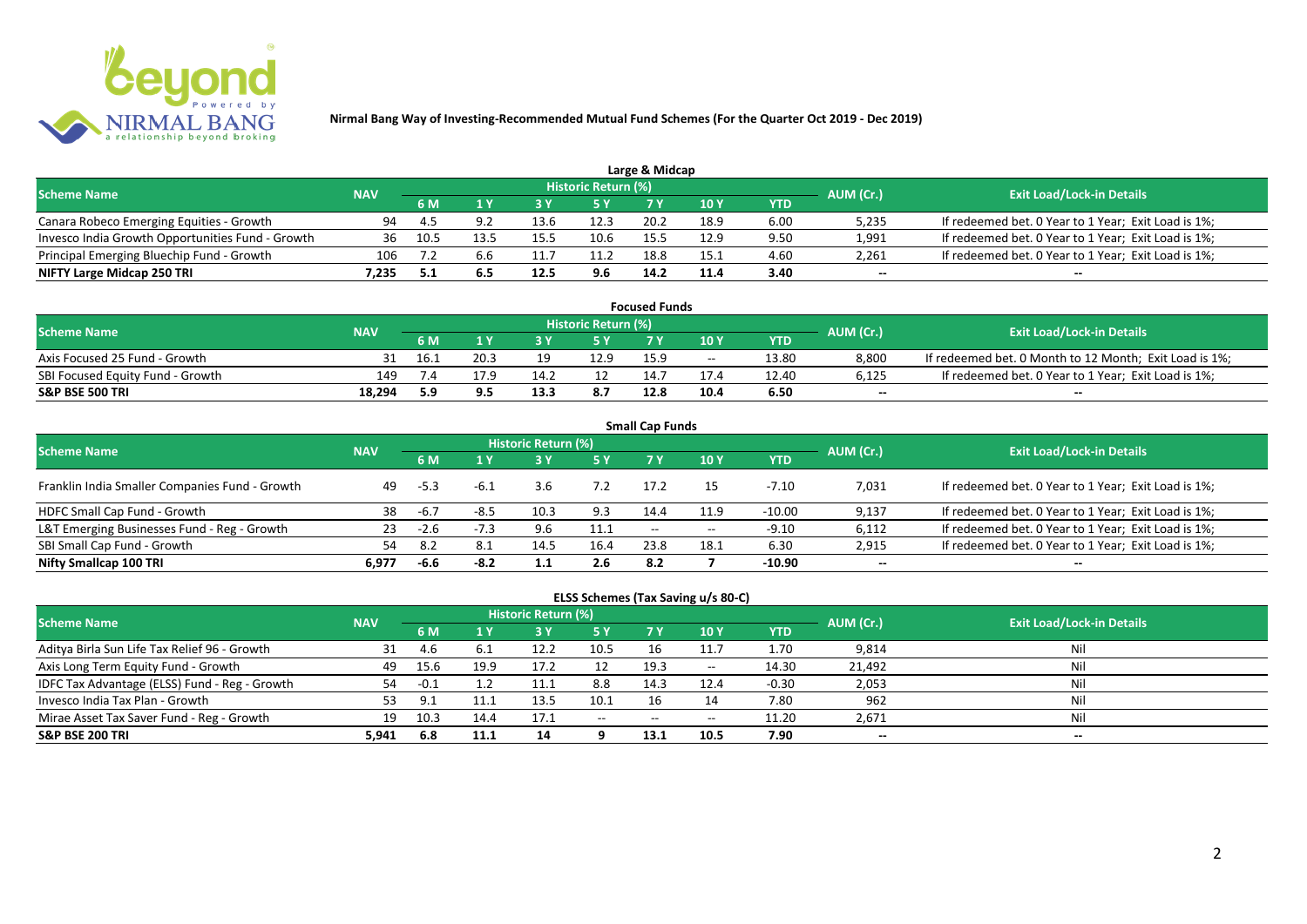

|                                           | <b>Contra/Value Fund</b> |     |     |                     |      |      |      |            |           |                                                     |  |  |  |  |
|-------------------------------------------|--------------------------|-----|-----|---------------------|------|------|------|------------|-----------|-----------------------------------------------------|--|--|--|--|
| <b>Scheme Name</b>                        | <b>NAV</b>               |     |     | Historic Return (%) |      |      |      |            | AUM (Cr.) | <b>Exit Load/Lock-in Details</b>                    |  |  |  |  |
|                                           |                          | 6 M |     |                     | 5 Y  |      | 10Y  | <b>YTD</b> |           |                                                     |  |  |  |  |
| Kotak India EQ Contra Fund - Reg - Growth | 54                       | 6.8 |     | 15.2                | 9.3  | 13.5 | 11.1 | 8.40       | 875       | If redeemed bet. 0 Year to 1 Year; Exit Load is 1%; |  |  |  |  |
| Invesco India Contra Fund - Growth        | 48                       |     | 6.9 | 14.4                | 10.6 | 16.4 | 13.2 | 3.70       | 4,486     | If redeemed bet. 0 Year to 1 Year; Exit Load is 1%; |  |  |  |  |
| UTI Value Opportunities Fund - Growth     | 62                       | 6.0 |     | 10.6                | 5.3  | 10.6 | 10.5 | 6.60       | 4,461     | If redeemed bet. 0 Year to 1 Year; Exit Load is 1%; |  |  |  |  |
| Nippon India Value Fund - Growth          | 74                       | 4.0 | 6.8 | 11.4                | 8.3  | 12.4 | 10.9 | 3.50       | 3,152     | If redeemed bet. 0 Year to 1 Year; Exit Load is 1%; |  |  |  |  |
| <b>S&amp;P BSE 500 TRI</b>                | 18.294                   | 5.9 | 9.5 | 13.3                | 8.7  | 12.8 | 10.4 | 6.50       | $- -$     | $-$                                                 |  |  |  |  |

| Sector/Thematic                                                           |            |        |        |                            |           |      |            |            |           |                                                        |  |  |  |  |
|---------------------------------------------------------------------------|------------|--------|--------|----------------------------|-----------|------|------------|------------|-----------|--------------------------------------------------------|--|--|--|--|
| Scheme Name                                                               | <b>NAV</b> |        |        | <b>Historic Return (%)</b> |           |      |            |            | AUM (Cr.) | <b>Exit Load/Lock-in Details</b>                       |  |  |  |  |
|                                                                           |            | 6 M    | 1Y     | 3 Y                        | <b>5Y</b> | 7 Y  | <b>10Y</b> | <b>YTD</b> |           |                                                        |  |  |  |  |
| Canara Robeco Consumer Trends Fund - Reg -<br>Growth                      | 43         | 14.7   | 19.6   | 16.8                       | 12.7      | 16   | 15.2       | 13.30      | 373       | If redeemed bet. 0 Year to 1 Year; Exit Load is 1%;    |  |  |  |  |
| Mirae Asset Great Consumer Fund - Growth                                  | 37         | 12.8   | 14     | 17.8                       | 12.1      | 16.5 | $- -$      | 7.90       | 931       | If redeemed bet. 0 Year to 1 Year; Exit Load is 1%;    |  |  |  |  |
| <b>ICICI Prudential Technology Fund - Growth</b>                          | 57         | $-0.3$ | 1.3    | 16.2                       | 7.6       | 17.3 | 16.1       | 1.20       | 422       | If redeemed bet. 0 Day to 15 Day; Exit Load is 1%;     |  |  |  |  |
| Nippon India Pharma Fund - Growth                                         | 146        | 1.2    | $-4.2$ |                            | 3.4       | 11.9 | 14.4       | $-2.70$    | 2,430     | If redeemed bet. 0 Year to 1 Year; Exit Load is 1%;    |  |  |  |  |
| BNP Paribas India Consumption Fund - Reg - Growth                         | 13         | 14.8   | 22.1   | $- -$                      | $- -$     | $-$  | $- -$      | 15.40      | 441       | If redeemed bet. 0 Month to 12 Month; Exit Load is 1%; |  |  |  |  |
| ICICI Prudential Banking and Financial Services Fund -<br>Retail - Growth | 67         | 5.9    | 16.3   | 15.5                       | 14        | 18   | 16.4       | 10.00      | 3,445     | If redeemed bet. 0 Day to 15 Day; Exit Load is 1%;     |  |  |  |  |
| <b>S&amp;P BSE 500 TRI</b>                                                | 18.294     | 5.9    | 9.5    | 13.3                       | 8.7       | 12.8 | 10.4       | 6.50       | --        | --                                                     |  |  |  |  |

| <b>Dynamic Asset Allocation Funds</b>                      |            |           |                         |                            |           |                          |                          |            |           |                                                          |  |  |  |
|------------------------------------------------------------|------------|-----------|-------------------------|----------------------------|-----------|--------------------------|--------------------------|------------|-----------|----------------------------------------------------------|--|--|--|
| Scheme Name                                                | <b>NAV</b> |           |                         | <b>Historic Return (%)</b> |           |                          |                          |            | AUM (Cr.) | <b>Exit Load/Lock-in Details</b>                         |  |  |  |
|                                                            |            | <b>6M</b> | $\mathbf{A} \mathbf{V}$ | 3 Y                        | <b>5Y</b> | <b>7Y</b>                | <b>10Y</b>               | <b>YTD</b> |           |                                                          |  |  |  |
| ICICI Prudential Balanced Advantage Fund - Reg -<br>Growth | 38         |           | 12                      | 10.3                       |           | 12.4                     | 12.2                     | 9.00       | 28,287    | If redeemed bet. 0 Year to 1 Year; Exit Load is 1%;      |  |  |  |
| Invesco India Dynamic Equity Fund - Growth                 | 30         | 5.8       |                         | 10.8                       | 7.8       | 12.3                     | 10.5                     | 8.60       | 924       | If redeemed bet. 0 Month to 3 Month; Exit Load is 0.25%; |  |  |  |
| Nippon India Balanced Advantage Fund - Growth              | 93         | 3.9       |                         | 10.8                       | 7.5       |                          | 10.8                     | 6.80       | 2,495     | If redeemed bet. 0 Month to 12 Month; Exit Load is 1%;   |  |  |  |
| SBI Dynamic Asset Allocation Fund - Reg - Growth           | 14         |           | 4.6                     | 10.2                       | $- -$     | $\overline{\phantom{a}}$ | $\overline{\phantom{a}}$ | 4.00       | 683       | If redeemed bet. 0 Month to 12 Month; Exit Load is 1%;   |  |  |  |
| NIFTY 50 Hybrid Composite Debt 65:35 Index                 | 10,370     | 7.0       | 13.6                    | 11.9                       | 8.8       | 11.3                     | 9.9                      | 10.60      | $- -$     | $- -$                                                    |  |  |  |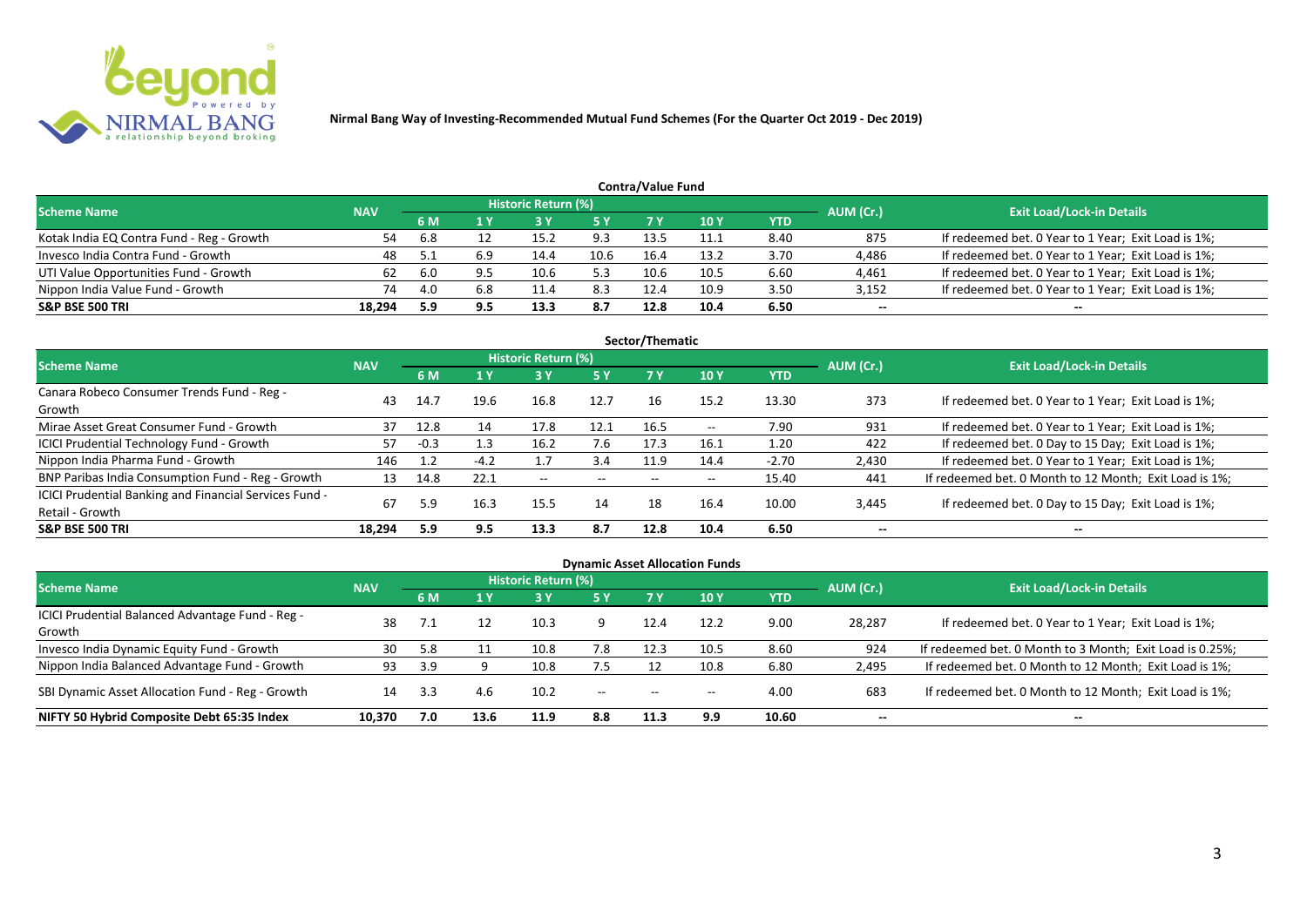

| <b>Hybrid Aggressive</b>                        |            |     |      |                            |               |       |      |            |           |                                                        |  |  |  |  |
|-------------------------------------------------|------------|-----|------|----------------------------|---------------|-------|------|------------|-----------|--------------------------------------------------------|--|--|--|--|
| <b>Scheme Name</b>                              | <b>NAV</b> |     |      | <b>Historic Return (%)</b> |               |       |      |            | AUM (Cr.) | <b>Exit Load/Lock-in Details</b>                       |  |  |  |  |
|                                                 |            | 6 M | 1 Y  | 73 Y                       | <b>5 Y</b>    | 7 Y   | 10 Y | <b>YTD</b> |           |                                                        |  |  |  |  |
| HDFC Hybrid Equity Fund - Growth                | 54         | 3.4 | 7.5  | 7.b                        | 4.7           | 10.3  | 8.6  | 5.20       | 21,087    | If redeemed bet. 0 Year to 1 Year; Exit Load is 1%;    |  |  |  |  |
| ICICI Prudential Equity & Debt Fund - Growth    | 135        | ູຊ  | 6.3  | 9.5                        | 9.1           | 14.2  | 13.4 | 5.60       | 23,950    | If redeemed bet. 0 Year to 1 Year; Exit Load is 1%;    |  |  |  |  |
| Mirae Asset Hybrid - Equity Fund - Reg - Growth | 15         |     |      | 12.4                       | $\sim$ $\sim$ | $- -$ | $-$  | 9.00       | 2,809     | If redeemed bet. 0 Year to 1 Year; Exit Load is 1%;    |  |  |  |  |
| SBI Equity Hybrid Fund - Growth                 | 142        | 8.4 | 15.1 | 11.4                       | 10.3          | 14.7  |      | 11.00      | 30,907    | If redeemed bet. 0 Month to 12 Month; Exit Load is 1%; |  |  |  |  |
| Canara Robeco Equity Hybrid Fund - Growth       | 165        | 7.4 | 12.4 | 11.6                       | 9.5           | 13.4  | 12.6 | 9.90       | 2,607     | If redeemed bet. 0 Year to 1 Year; Exit Load is 1%;    |  |  |  |  |
| NIFTY 50 Hybrid Composite Debt 65:35 Index      | 10,370     | 7.0 | 13.6 | 11.9                       | 8.8           | 11.3  | 9.9  | 10.60      | $- -$     | $- -$                                                  |  |  |  |  |

| <b>Arbitrage Fund</b>                      |            |     |   |                            |     |  |  |            |           |                                                          |  |  |  |
|--------------------------------------------|------------|-----|---|----------------------------|-----|--|--|------------|-----------|----------------------------------------------------------|--|--|--|
| <b>Scheme Name</b>                         | <b>NAV</b> |     |   | <b>Historic Return (%)</b> |     |  |  |            | AUM (Cr.) | <b>Exit Load/Lock-in Details</b>                         |  |  |  |
|                                            |            | 1 M | M | ና M                        | 1 V |  |  | <b>YTD</b> |           |                                                          |  |  |  |
| IDFC Arbitrage Fund - Reg - Growth         | 24         |     |   |                            |     |  |  | 6.50       | 10,891    | If redeemed bet. 0 Month to 1 Month; Exit Load is 0.25%; |  |  |  |
| Kotak Equity Arbitrage Fund - Reg - Growth | 28         |     |   |                            | 6.3 |  |  | 6.40       | 16,198    | If redeemed bet. 0 Day to 30 Day; Exit Load is 0.25%;    |  |  |  |
| Nippon India Arbitrage Fund - Growth       | າດ_        |     |   |                            |     |  |  | 6.50       | 9,497     | If redeemed bet. 0 Month to 1 Month; Exit Load is 0.25%; |  |  |  |

|                                          | <b>Equity Saver</b> |     |      |                     |                          |      |       |            |           |                                                        |  |  |  |  |  |
|------------------------------------------|---------------------|-----|------|---------------------|--------------------------|------|-------|------------|-----------|--------------------------------------------------------|--|--|--|--|--|
| <b>Scheme Name</b>                       | <b>NAV</b>          |     |      | Historic Return (%) |                          |      |       |            | AUM (Cr.) | <b>Exit Load/Lock-in Details</b>                       |  |  |  |  |  |
|                                          |                     | 6 M |      |                     |                          |      | 10Y   | <b>YTD</b> |           |                                                        |  |  |  |  |  |
| Axis Equity Saver Fund - Reg - Growth    |                     |     | 10.6 | 9.3                 | $\overline{\phantom{a}}$ | $-$  | $-$   | 7.90       | 805       | If redeemed bet. 0 Month to 12 Month; Exit Load is 1%; |  |  |  |  |  |
| <b>HDFC Equity Savings Fund - Growth</b> |                     |     |      |                     | 7.6                      | 8.8  |       | 4.60       | 4,732     | If redeemed bet. 0 Year to 1 Year; Exit Load is 1%;    |  |  |  |  |  |
| Kotak Equity Savings Fund - Reg - Growth |                     |     | 8.8  | 8.6                 | 7.7                      | $ -$ | $- -$ | 6.90       | 1,908     | If redeemed bet. 0 Year to 1 Year; Exit Load is 1%;    |  |  |  |  |  |
| CRISIL Hybrid 50+50 - Moderate Index*    | --                  |     |      | --                  | --                       | --   | $- -$ |            | $- -$     | $- -$                                                  |  |  |  |  |  |

| <b>Liquid Funds</b>              |            |            |     |                     |     |     |                                |                 |        |                                  |  |  |  |
|----------------------------------|------------|------------|-----|---------------------|-----|-----|--------------------------------|-----------------|--------|----------------------------------|--|--|--|
| <b>Scheme Name</b>               | <b>NAV</b> |            |     | Historic Return (%) |     |     | Avg<br>AUM (Cr.)<br><b>YTM</b> |                 |        | <b>Exit Load/Lock-in Details</b> |  |  |  |
|                                  |            | <b>1 W</b> | 2 W | 1 M                 | 3M  | 1 Y |                                | <b>Maturity</b> |        |                                  |  |  |  |
| Axis Liquid Fund - Growth        | 2.148      | 5.4        |     |                     | 5.6 |     | 5.69                           | $\sim$          | 30,068 | *Ref Footnote                    |  |  |  |
| IDFC Cash Fund - Reg - Growth    | 2.345      |            |     |                     | 4.د |     |                                | 0.04            | 13,603 | *Ref Footnote                    |  |  |  |
| Kotak Liquid Fund - Reg - Growth | 3.921      | 5.4        |     |                     | 5.5 |     | 5.29                           | 0.11            | 26.459 | *Ref Footnote                    |  |  |  |
| <b>CRISIL Liquid Fund Index</b>  | $- -$      | 5.8        |     | <b></b>             | 5.9 | $-$ |                                | $- -$           | $- -$  | $- -$                            |  |  |  |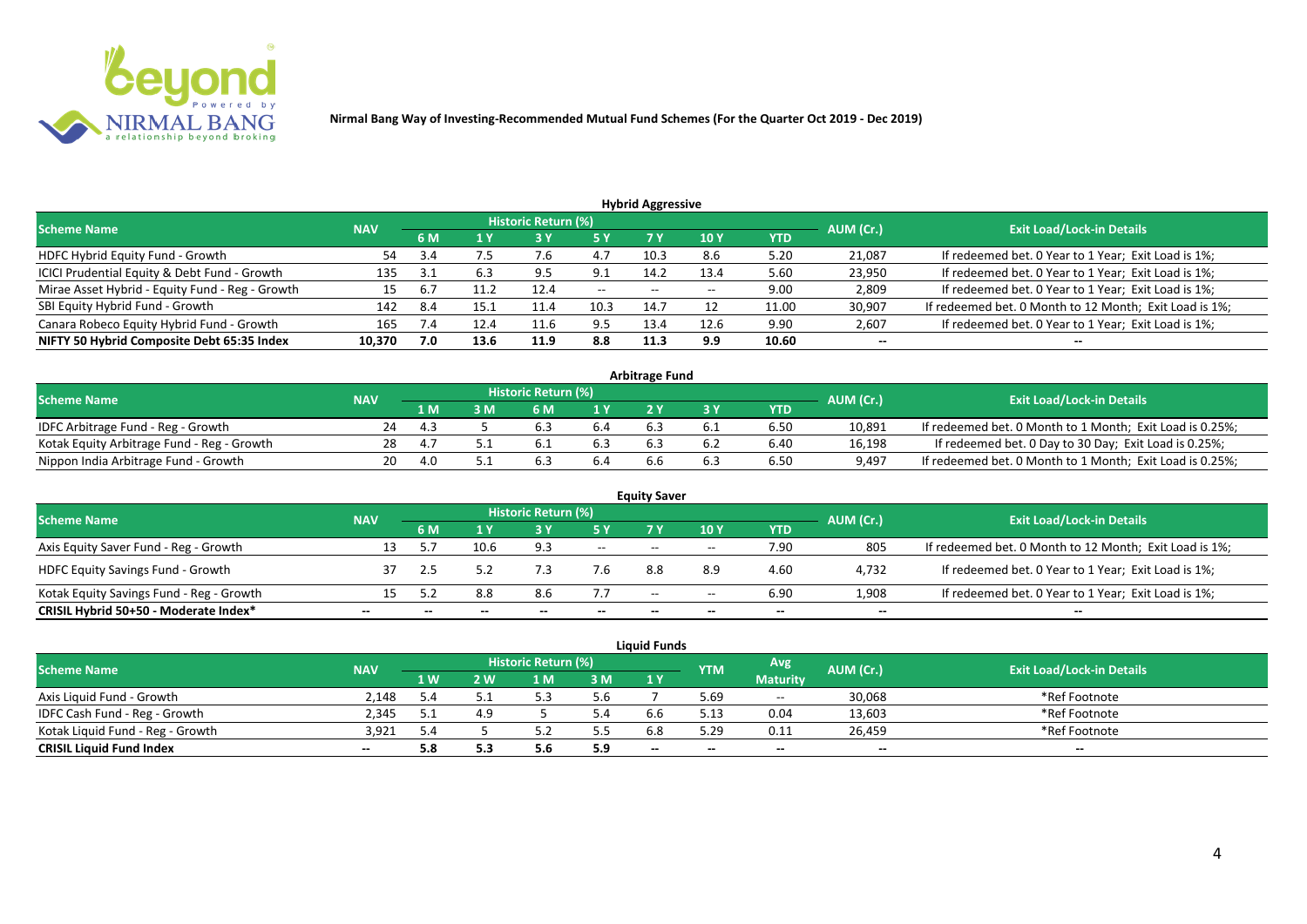

|                                               |            |     |     |                            |        | Ultra Short Fund         |                          |                 |           |                                  |
|-----------------------------------------------|------------|-----|-----|----------------------------|--------|--------------------------|--------------------------|-----------------|-----------|----------------------------------|
| <b>Scheme Name</b>                            | <b>NAV</b> |     |     | <b>Historic Return (%)</b> |        |                          | <b>YTM</b>               | Avg             | AUM (Cr.) | <b>Exit Load/Lock-in Details</b> |
|                                               |            | 1 M | ۱M  | 6 M                        | 1 Y    | 3 Y                      |                          | <b>Maturity</b> |           |                                  |
| IDFC Ultra Short Term Fund - Reg - Growth     |            |     |     |                            | 8.5    | $-$                      | 5.69                     | 0.43            | 4,254     | Nil                              |
| Sundaram Ultra Short Term Fund - Reg - Growth | 10         | 5.9 |     | $- -$                      | $\sim$ | $\overline{\phantom{a}}$ | 6.32                     | $\sim$          | 317       | Nil                              |
| L&T Ultra Short Term Fund - Growth            |            | 6.4 |     |                            | 8.2    |                          | 49ء                      | 0.43            | 2,841     | Nil                              |
| <b>NIFTY Ultra Short Duration Debt Index</b>  | 3.967      | 6.8 | 6.8 | 7.8                        | 8.3    |                          | $\overline{\phantom{a}}$ | $- -$           | $-$       | $- -$                            |

| <b>Money Market Fund</b>                                   |            |     |     |                     |       |           |             |                          |           |                                  |  |  |  |
|------------------------------------------------------------|------------|-----|-----|---------------------|-------|-----------|-------------|--------------------------|-----------|----------------------------------|--|--|--|
| <b>Scheme Name</b>                                         | <b>NAV</b> |     |     | Historic Return (%) |       |           | <b>IYTM</b> | Avg                      | AUM (Cr.) | <b>Exit Load/Lock-in Details</b> |  |  |  |
|                                                            |            | 1 M | I M | 6 M                 | 1Y    | <b>3Y</b> |             | <b>Maturity</b>          |           |                                  |  |  |  |
| Aditya Birla Sun Life Money Manager Fund - Reg -<br>Growth | 263        |     | 6.8 | 8.3                 | 8.5   |           | 5.98        | $- -$                    | 10,452    | Nil                              |  |  |  |
| Franklin India Savings Fund - Growth                       | 36         |     | 7.6 | 8.9                 |       |           | 6.41        | $\overline{\phantom{a}}$ | 3,571     | Nil                              |  |  |  |
| Nippon India Money Market Fund - Growth                    | 2,966      | 6.8 |     | 8.3                 | 8.6   |           | 5.39        | 0.29                     | 3,549     | Nil                              |  |  |  |
| <b>CRISIL Liquid Fund Index</b>                            | $- -$      | 5.6 | 5.9 | 6.5                 | $- -$ | $- -$     | $- -$       | $- -$                    | $- -$     | $- -$                            |  |  |  |

| <b>Short Term Fund</b>                          |            |      |      |                            |      |           |            |                 |           |                                  |  |  |  |  |
|-------------------------------------------------|------------|------|------|----------------------------|------|-----------|------------|-----------------|-----------|----------------------------------|--|--|--|--|
| <b>Scheme Name</b>                              | <b>NAV</b> |      |      | <b>Historic Return (%)</b> |      |           | <b>YTM</b> | Avg             | AUM (Cr.) | <b>Exit Load/Lock-in Details</b> |  |  |  |  |
|                                                 |            | 1 M  | 3 M  | 6 M                        | 1Y   | <b>3Y</b> |            | <b>Maturity</b> |           |                                  |  |  |  |  |
| Axis Short Term Fund - Growth                   | 22         | 12.2 |      | 11.5                       | 10.5 |           | 6.89       | $\sim$          | 3,073     | Nil                              |  |  |  |  |
| HDFC Short Term Debt Fund - Growth              |            | 12.0 | 10.1 | 11.2                       | 10.3 |           | 7.01       | 2.72            | 8,974     | Nil                              |  |  |  |  |
| IDFC Bond Fund - Short Term Plan - Reg - Growth | 40         | 12.5 | 10.2 | 11.4                       | 10.8 |           | 6.56       | 2.06            | 10,676    | Nil                              |  |  |  |  |
| Kotak Bond Short Term Fund - Reg - Growth       |            | 11.3 |      | 11.3                       | 10.5 |           | 7.18       | 3.09            | 9,949     | Nil                              |  |  |  |  |
| L&T Short Term Bond Fund - Reg - Growth         | 19         |      | 9.6  | 10.9                       | 10.4 |           | 6.52       | 2.25            | 4,674     | Nil                              |  |  |  |  |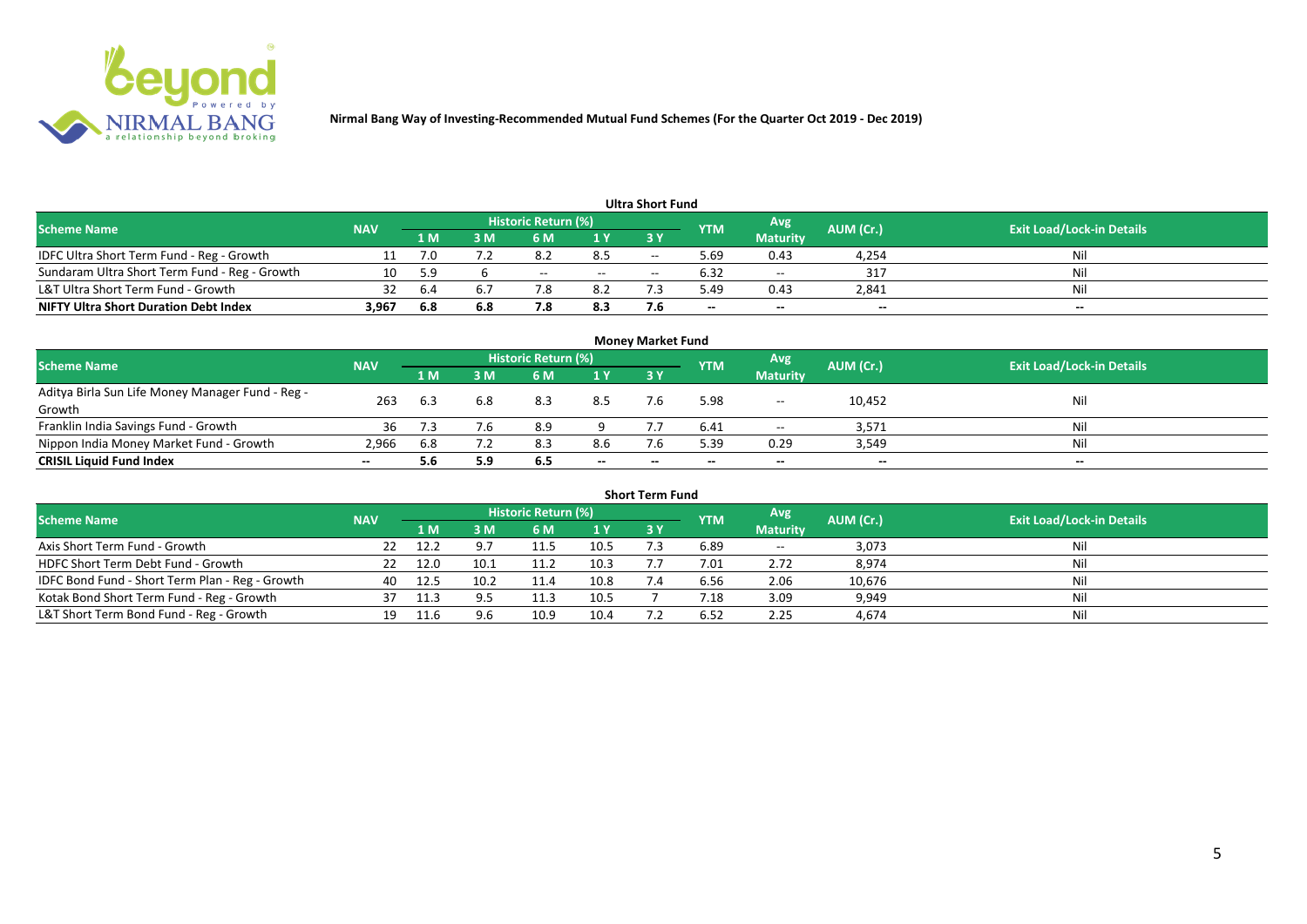

| <b>Low Duration Fund</b>                  |            |     |     |                            |                |     |            |                 |           |                                  |  |  |  |  |
|-------------------------------------------|------------|-----|-----|----------------------------|----------------|-----|------------|-----------------|-----------|----------------------------------|--|--|--|--|
| <b>Scheme Name</b>                        | <b>NAV</b> |     |     | <b>Historic Return (%)</b> |                |     | <b>YTM</b> | Avg             | AUM (Cr.) | <b>Exit Load/Lock-in Details</b> |  |  |  |  |
|                                           |            | 1 M | 3 M |                            | 1 <sub>Y</sub> | 3Y  |            | <b>Maturity</b> |           |                                  |  |  |  |  |
| Axis Treasury Advantage Fund - Growth     | 2.204      |     |     | 9 4                        | 9.3            | - - | 6.43       | $- -$           | 3,561     | Ni                               |  |  |  |  |
| Canara Robeco Savings Fund - Reg - Growth |            |     |     |                            | 8.7            |     | .768 د     | 0.66            | 1,119     | Nil                              |  |  |  |  |
| IDFC Low Duration Fund - Reg - Growth     |            | 8.3 |     |                            | 8.9            |     | 5.84       | 0.81            | 4,974     | Nil                              |  |  |  |  |

| <b>Banking &amp; PSU Bond Funds</b>            |            |      |      |                            |      |           |            |                 |           |                                  |  |  |  |
|------------------------------------------------|------------|------|------|----------------------------|------|-----------|------------|-----------------|-----------|----------------------------------|--|--|--|
| <b>Scheme Name</b>                             | <b>NAV</b> |      |      | <b>Historic Return (%)</b> |      |           | <b>YTM</b> | Avg             | AUM (Cr.) | <b>Exit Load/Lock-in Details</b> |  |  |  |
|                                                |            | 1 M  | . M  | 6 M                        |      | <b>3Y</b> |            | <b>Maturity</b> |           |                                  |  |  |  |
| HDFC Banking and PSU Debt Fund - Reg - Growth  | 16         | 13.3 | 10.8 |                            | 11.3 |           |            | 2.57            | 3,888     | Nil                              |  |  |  |
| Kotak Banking and PSU Debt Fund - Reg - Growth | 45         | 12.5 | 10.4 |                            |      |           |            | 4.03            | 3,068     | Nil                              |  |  |  |
| IDFC Banking & PSU Debt Fund - Reg - Growth    |            | 14.2 |      |                            |      |           | 6.79       | 3.13            | 11,210    | Nil                              |  |  |  |

| <b>Corporate Bond Funds</b>                         |            |      |     |                            |                |     |            |                 |           |                                                         |  |  |  |
|-----------------------------------------------------|------------|------|-----|----------------------------|----------------|-----|------------|-----------------|-----------|---------------------------------------------------------|--|--|--|
| <b>Scheme Name</b>                                  | <b>NAV</b> |      |     | <b>Historic Return (%)</b> |                |     | <b>YTM</b> | Avg             | AUM (Cr.) | <b>Exit Load/Lock-in Details</b>                        |  |  |  |
|                                                     |            | 1 M  | : M | 6 M                        | 1 <sup>Y</sup> | 3 Y |            | <b>Maturity</b> |           |                                                         |  |  |  |
| ICICI Prudential Corporate Bond Fund - Reg - Growth | 20         | 11.6 | 9.6 |                            | 10.3           |     | 6.87       | 2.45            | 10,587    | <b>Nil</b>                                              |  |  |  |
| L&T Triple Ace Bond Fund - Reg - Growth             | 50         | 13.3 | 8.4 | 16.8                       | 14             |     | 7.64       | 8.67            | 1,754     | If redeemed bet. 0 Month to 3 Month; Exit Load is 0.5%; |  |  |  |
| Kotak Corporate Bond Fund - Std - Growth            | 2.624      | 11.2 |     | 10.8                       | 10.4           |     | 6.56       | 1.40            | 3,432     | Nil                                                     |  |  |  |

| <b>Credit Risk Fund</b>                           |            |      |      |                            |     |     |            |                 |           |                                                           |  |  |  |
|---------------------------------------------------|------------|------|------|----------------------------|-----|-----|------------|-----------------|-----------|-----------------------------------------------------------|--|--|--|
| <b>Scheme Name</b>                                | <b>NAV</b> |      |      | <b>Historic Return (%)</b> |     |     | <b>YTM</b> | Avg             | AUM (Cr.) | <b>Exit Load/Lock-in Details</b>                          |  |  |  |
|                                                   |            | 1 M  | 3 M  | 6 M                        | 1 Y | 3 Y |            | <b>Maturity</b> |           |                                                           |  |  |  |
| <b>ICICI Prudential Credit Risk Fund - Growth</b> | 21         | 12.5 | 10.2 | 10.1                       | 9.4 |     | 9.53       | 1.86            | 11,364    | If redeemed bet. 0 Year to 1 Year; Exit Load is 1%;       |  |  |  |
| Kotak Credit Risk Fund - Reg - Growth             |            | 12.6 | 10.6 | 10.4                       | 9.4 |     | 9.08       | 2.39            | 4,815     | If redeemed bet. 0 Year to 1 Year; Exit Load is 1%;       |  |  |  |
|                                                   |            |      |      |                            |     |     |            |                 |           | If redeemed bet. 0 Month to 12 Month; Exit Load is 3%; If |  |  |  |
| SBI Credit Risk Fund - Growth                     |            | 10.3 | 9.4  | 8.9                        |     | h.h | 9.26       | $- -$           | 5,155     | redeemed bet. 12 Month to 24 Month; Exit Load is 1.5%; If |  |  |  |
|                                                   |            |      |      |                            |     |     |            |                 |           | redeemed bet. 24 Month to 36 Month; Exit Load is 0.75%;   |  |  |  |